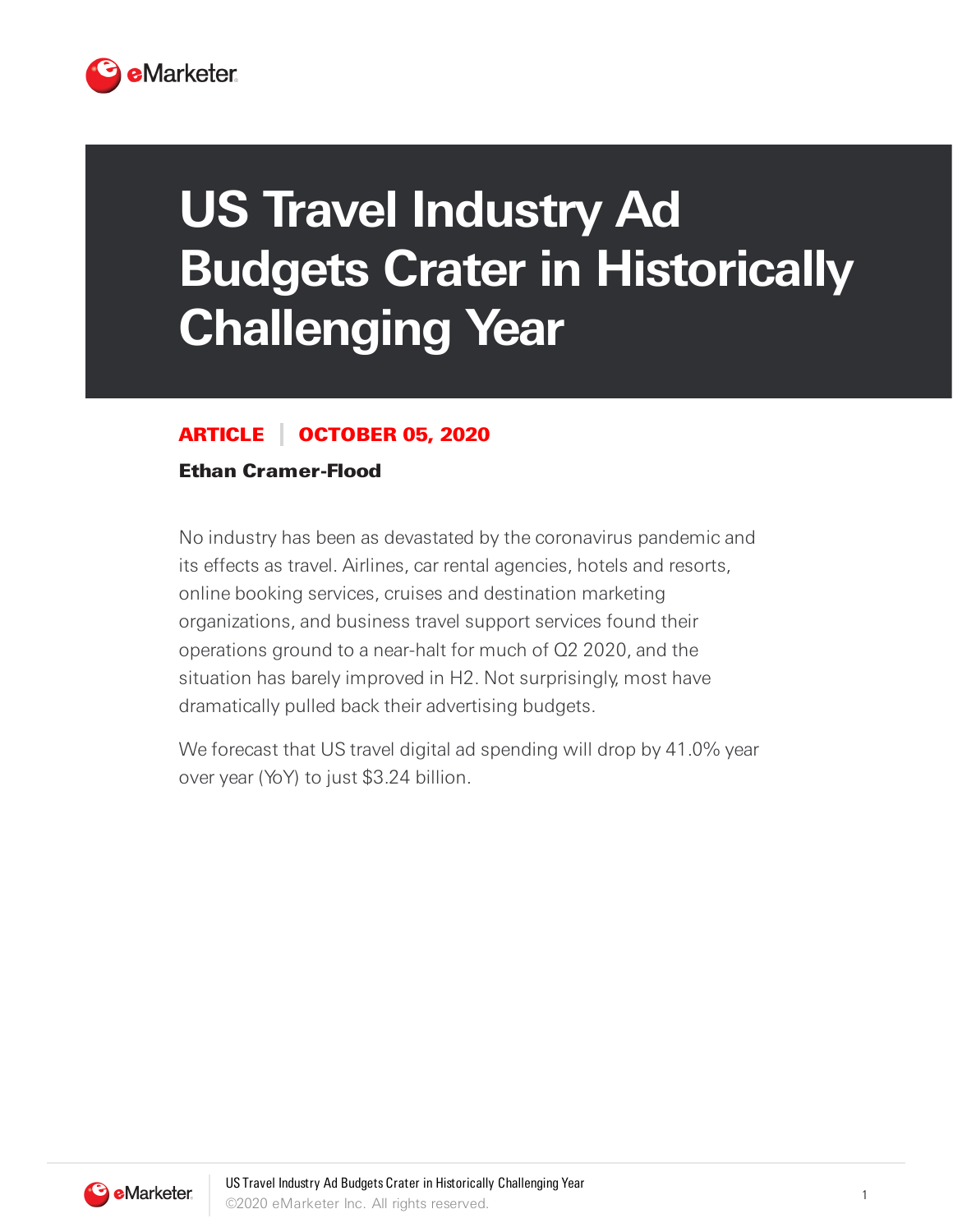

We previously estimated 19.3% growth for travel digital ad spending, a relatively healthy figure in line with trends across nearly all verticals. No industry had digital ad spending grow at below double-digit rates at any point over the past three years.

Travel will now account for just 2.4% of digital ad spending, and its dramatic decline has had a cascading effect on the digital ad world. Earlier this year, we estimated that Google would see an outright YoY decline in ad revenues for the first time in its history, resulting largely from the absence of travel search ad spending. When Google's parent company, Alphabet, essentially corroborated this news in its Q1 2020

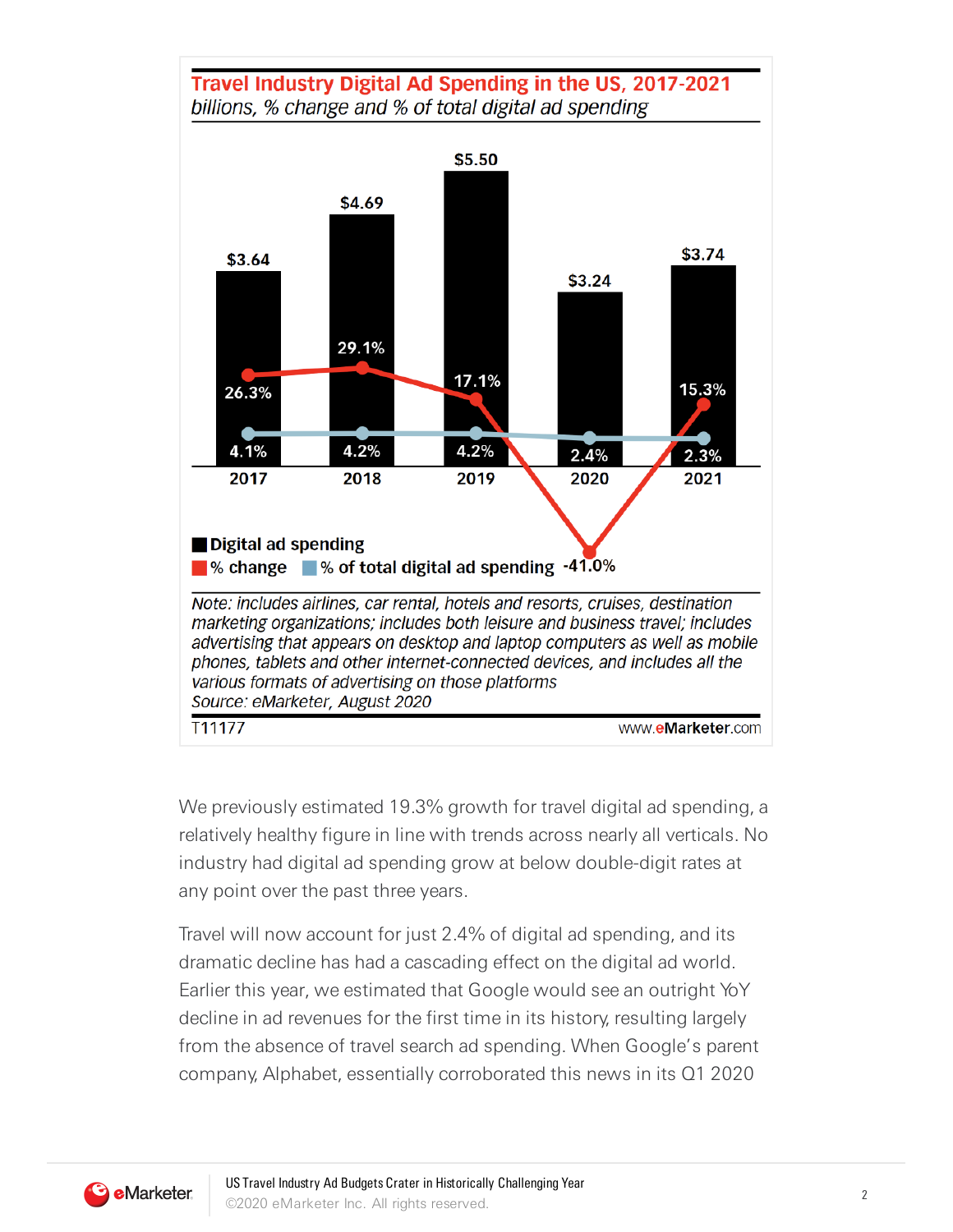earnings call, it specifically mentioned travel as the weakest performing vertical across its platforms.

## **What Happens Next Year?**

Forecasting digital ad spending for a post-pandemic 2021 has been challenging across the board, but travel has proven to be the most difficult to assess. We estimate that total US digital ad spending (nationwide, all industries) will recover from a stagnant 1.7% growth rate this year to a healthy 21.1% next year. This assumes a return to relatively normal macroeconomic conditions and a public health situation that is at least relatively stable. However, even if those positive conditions come to pass, it is hard to predict how the public will make travel-related decisions. Absent a universally effective vaccine, travel is likely to feel lingering behavioral effects. In addition, cross-border travel restrictions could last for an extended period. If consumers are unable or unwilling to travel at pre-pandemic levels, then advertisers will not significantly resume spending to promote their travel services.

We currently estimate that travel digital ad spending will rebound to a 15.3% growth rate next year. However, overall spending for travel will not reach pre-pandemic levels. In fact, the \$3.74 billion we forecast for travel ad spending next year barely exceeds the industry's outlays in 2017 (\$3.64 billion). This figure is based on a range of data, but also on certain qualitative assumptions about the state of society. Our best guess is that a significant number of consumers will remain hesitant about travel well into next year even if the pandemic dwindles, and many companies will continue to hold back on business travel. A successful and rapidly distributed vaccine in early 2021 could change these assumptions, but we have not built that outcome into these calculations.